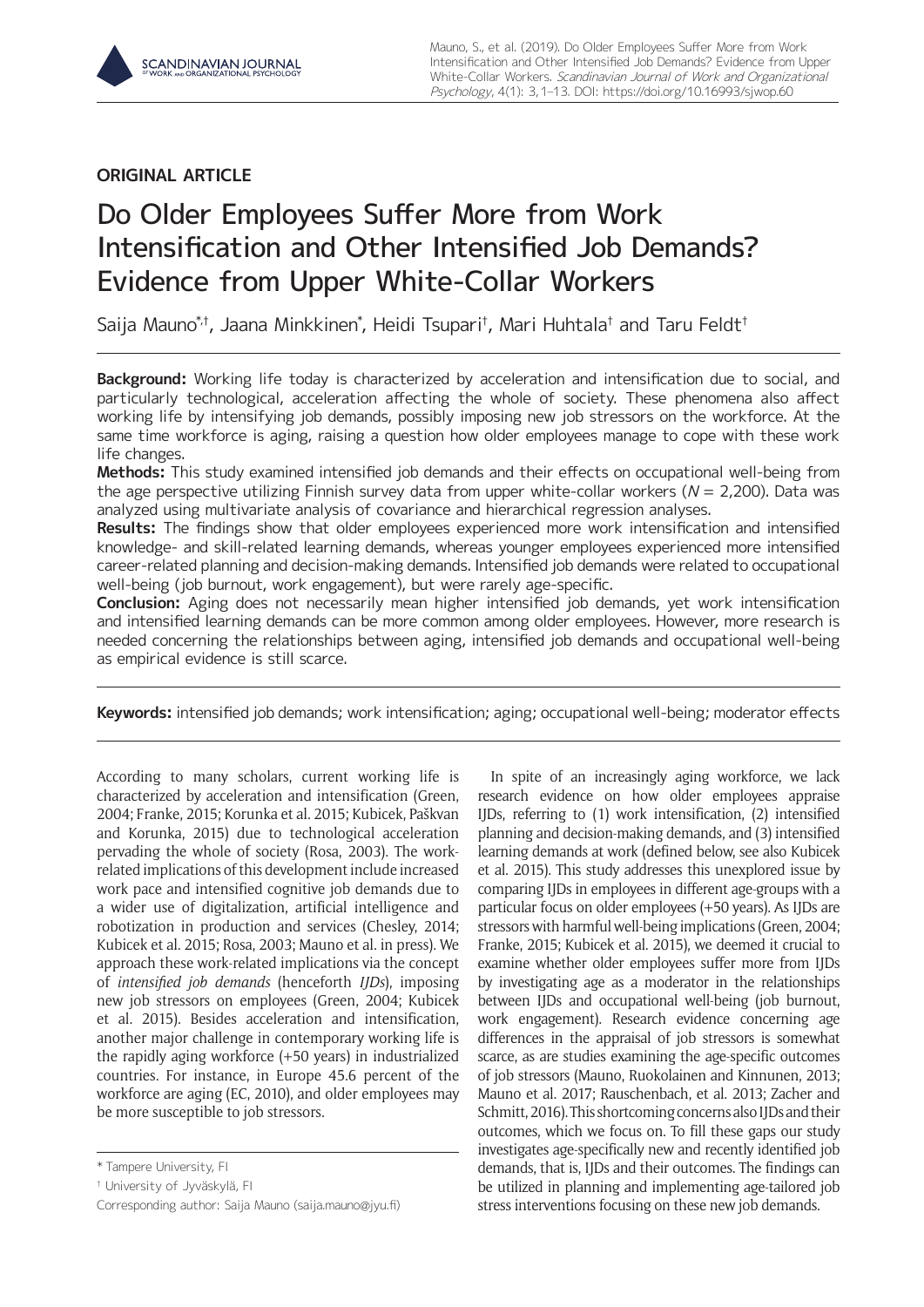# **Defining IJDs and their relation to occupational well-being**

According to social acceleration theory (Rosa, 2003), acceleration is endemic in modern life manifesting across three inter-related processes: technological acceleration, acceleration of social change and accelerated pace of life. Technological development hastens social change, which, in turn, accelerates the pace of life, thereby increasing the need for more effective technological performance (Rosa, 2003). This self-acceleration circle permeates working life, raising concerns about IJDs (Korunka et al. 2015; Kubicek et al. 2015). Specifically, IJDs cover five aspects (see more in Kubicek et al. 2015): (1) work intensification, (2) intensified job-related planning and decision-making demands, (3) intensified career-related planning and decision-making demands, (4) intensified knowledgerelated learning demands, and (5) intensified skill-related learning demands.

Work intensification (WI) implies that the requirements of work, especially quantitative workload, have increased over time. WI includes increased time-related demands during the working day, such as intensified pace of work and multitasking attributable to accelerated technology use at work, e.g., in a form of digitalization (Kubicek et al. 2015; Mauno et al. in press). Intensified job-related planning and decision-making demands (JPD) refers to the increased extent to which employees need to autonomously plan and pursue their work goals and daily tasks (Kubicek et al. 2015; Wood, 2011). Employees may experience this increased autonomy as a requirement to make individual decisions on setting and achieving certain goals and accomplishing their work. Intensified career-related planning and decision-making demands (CPD) entail greater individual responsibility for career development and employability (Pongratz and Voß, 2003). Freedom to make self-directed choices in one's career may be positive, but simultaneously also pose career management demands on employees compelled to take more personal responsibility in order to maintain competitiveness on the labor market (Kubicek et al. 2015). In modern society knowledge constitutes an important competitive advantage for organizations, but may also imply a need to continuously update old information and acquire new work-relevant knowledge (e.g. because of rapid technological innovations and changes). Such pressures to adopt the latest professional knowledge fall under intensified knowledge-related learning demands (KLD). Finally, there is not only a need to constantly update one's work-relevant knowledge, but also one's skills, such as learning new competencies, enabling effective job performance. Maintaining personal skill level becomes challenging as different skills will be needed and need to match changing work practices. These demands are called intensified skill-related learning demands (SLD) (Korunka et al. 2015; Kubicek et al. 2015). Here, we apply the multi-dimensional scale developed by Kubicek and co-researchers (2015) to assess these five aspects of IJDs.

IJDs have mostly been conceptualized as job stressors, and as such are expected to be detrimental to employees' well-being/health (Kubicek et al. 2015). WI, which has already gained some attention, has been associated in earlier studies with increased psychosomatic complaints and job dissatisfaction (Franke, 2015; Green, 2004). Thus, empirical research supports the role of WI as a job stressor. However, other dimensions of IJDs, namely JPD, CPD, KLD and SLD, have so far been scarcely studied (cf. Kubicek et al. 2015). These demands may not only be harmful job stressors (causing negative outcomes), but may also pose positive challenges to employees, such as opportunities to learn new things at work (learning demands, KLD and SLD), to attain greater job-related autonomy (JPD), or to improve career prospects and employability (CPD). If IJDs are experienced as positive challenges, they could also have positive, mostly motivational, implications. In line with this idea, contemporary job stress research has divided job demands into hindrance and challenge demands (Crawford, LePine and Rich, 2010; LePine, Podsakoff and LePine, 2005); the former typically interferes with job tasks and performance, whereas the latter poses some positive challenges for employees, e.g., in terms of improved learning and opportunities for growth. Moreover, hindrance demands are hypothesized to cause negative 'distress', with negative outcomes, whereas challenge demands should cause positive 'eustress', with positive outcomes (Crawford et al. 2010).

Here, we combine these approaches and ascertain whether IJDs are associated with positive well-being outcomes (as challenge demands) in addition to, or in contrast to negative outcomes (as hindrance demands). We also investigate whether the level of IJDs makes a difference by testing the curvilinear effects of IJDs on well-being outcomes. This would mean that the effects of IJDs on well-being are not necessary linear, but differ in low, moderate and high levels of IJDs. In this respect work engagement is particularly interesting as a positive outcome because it describes positive motivational states at work (e.g., vigour, dedication, and absorption) (Schaufeli, Bakker and Salanova, 2006), which might be improved, if an employee experiences challenging job demands. We also perform age-specific analyses by investigating whether there are differences between older and younger employees in the curvilinear associations between IJDs and well-being.

# **Theoretical foundations and empirical findings on aging and job stress**

There are conflicting theoretical views regarding the linkages between aging, job stressors and strain. Some researchers have proposed that aging employees are likely to experience more job stressors/strain because aging causes inevitable decline in cognitive abilities (e.g., in working memory and information processing pace) and in physical strength (Czaja, et al. 2001; de Zwart, Frings-Dresen and van Dijk, 1996; Ilmarinen, 2001). Reductions in physical and cognitive functioning, in turn, are expected to have negative implications at work, causing older employees to experience more job stress (e.g., higher job demands) and strain (e.g., more job burnout). However, recent research evidence has partly contradicted this assumption, as older employees have not shown a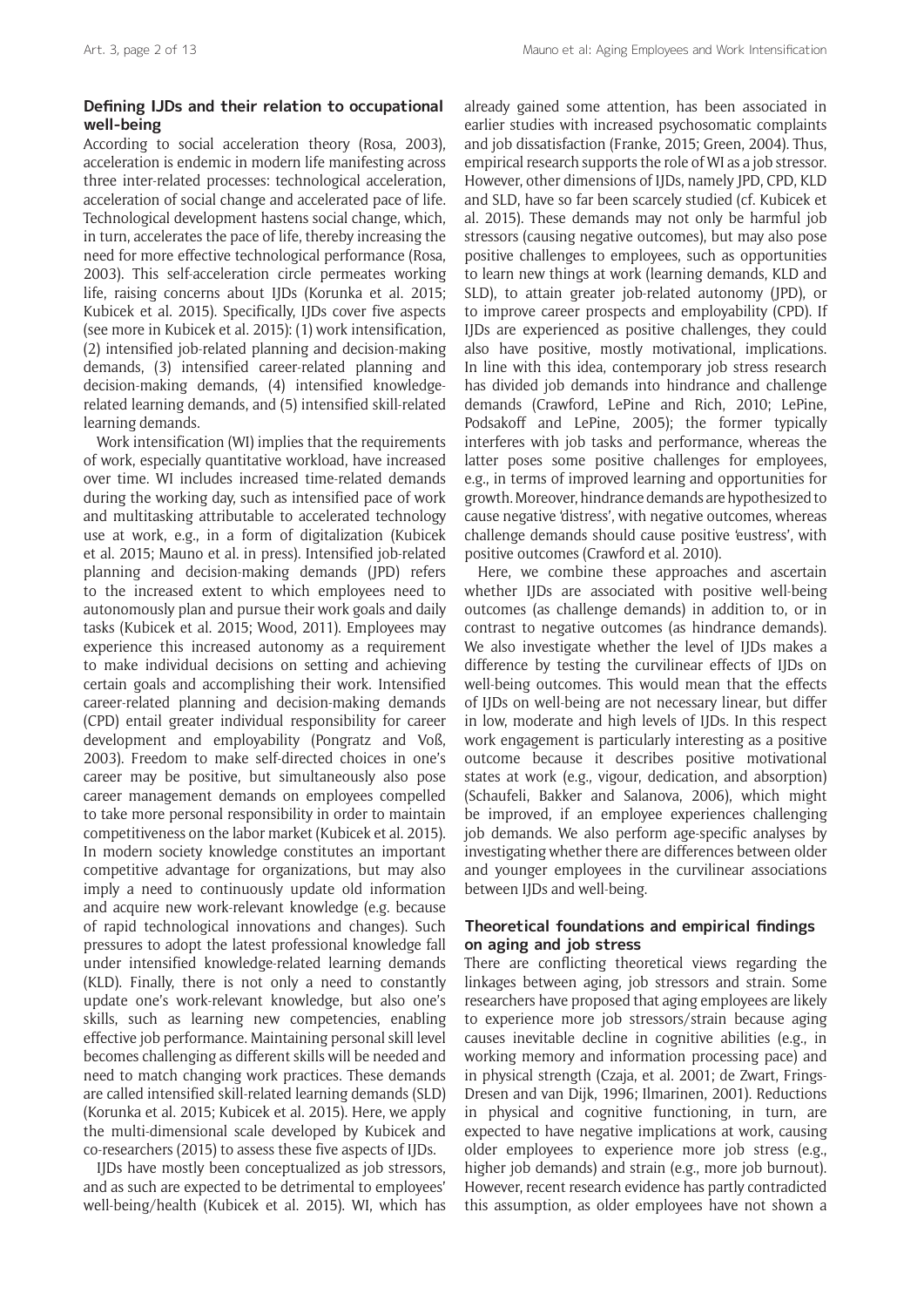significant cognitive impairment at work, suggesting that this probably occurs later in life (Fisher et al. 2014; Rauschenbach et al. 2013).

Different views have also been presented by developmental psychologists and stress-coping researchers, who have approached stress and coping from a life course perspective. Life management models (Baltes and Baltes, 1990; Heckhausen, Wrosch and Schulz, 2010) and coping theories (Aldwin, 1991; Folkman, et al. 1987) propose that individuals' life management and coping strategies develop over the life course, and become more flexible and mature with aging. Accordingly, research has indicated that the use of primary coping strategies/problem-focused coping (trying to change stressful situations) and secondary coping strategies/emotion-focused coping (trying to influence one's emotions and mental representations of stressful situations) both improve with age (Folkman et al. 1987; Hertel, et al. 2015). Emotion regulation and emotion control also improve with chronological aging, providing more resources for an individual's stress management and adjustment (Gross, 1998). Moreover, older employees tend to have more work experience and accumulated job-relevant knowledge (Ackerman, 1996), and these resources may improve their stress resilience at work. Thus, older employees may have a better coping repertoire to manage job stress. However, it should be noted that we have relatively limited understanding and little empirical evidence of how employees of different ages perceive job stressors/demands, concerning also IJDs.

To summarize, there are two conflicting approaches to aging and job stress. On the one hand, aging causes certain cognitive and physical impairments that are hypothesized to render the employee more susceptible to job stressors and less stress-resilient. On the other hand, because of normal human development, including knowledge accumulation and work experience, older employees should be more stress-resilient and better 'copers' than younger employees. We now present some research evidence on the age-specificity of job stressors and their negative outcomes for well-being/health/strain.

Some studies on age variation in 'more traditional' job demands (age as a predictor) and on the associations between job demands and employees' well-being/health (age as a moderator) have been conducted. Overall, these previous findings reveal a rather inconsistent picture of age differences. Some studies have suggested that experiencing cognitive job demands or job complexity is not more stressful for older employees (Fisher et al. 2014), although some impairment may occur in cognitive capabilities when an employee is aging (Czaja et al. 2001; Ilmarinen, 2001). Concerning other, more traditional job demands, such as role overload/workload, job insecurity and emotional labor/demands at work, studies have drawn an inconsistent picture regarding the role of age. Ng and Feldman (2010) showed in their meta-analysis that older employees reported less workload (particularly role conflict and role ambiguity) than younger employees. By contrast, a Finnish study suggested that older employees perceived higher role overload (quantitative workload) than younger employees (Mauno et al. 2013). However, in this same study, aging was found to be a buffering factor against high workload in relation to job satisfaction. Thus, older employees were less negatively affected by high role overload than were younger employees. Finally, Rauschenbach and Hertel (2011) found no age differences in perceived workload (quantitative job demands) in a German sample, but in their study middle-aged workers reported higher strain and emotional reactivity to workload than did the other age groups.

Some evidence can also be found concerning age in relation to perceived job insecurity. In Finnish samples, Mauno and co-researchers (2013) found that although job insecurity was more common among younger employees, it was more stressful for older employees; when their job insecurity was high their well-being was more negatively affected than among younger employees. Finally, a few studies have tested age-related differences in experiences of emotional labor (social stressor caused by facing emotional load at work) as a job demand. For example, one recent Finnish study showed that even though emotional labor was more common among younger employees, poor recovery from job stress was more detrimental to middle-aged employees than to other age groups if they experienced high emotional labor (Mauno et al. 2017). Scheibe and co-researchers (2015), using a German sample, showed that emotional dissonance and sensitivity requirements at work (two core components of emotional labor) were more stressful for older employees; if older employees experienced these job demands at a high level, their well-being was poorer than that of younger employees in comparable stressful situations.

To conclude, earlier research evidence on age differences in experiencing job demands/stressors (age as a predictor) and on their effects on well-being/health (age as a moderator), is rather scarce and does not provide a coherent picture of age-related relationships. To the best of our knowledge, there are no systematic comparative studies on age differences in IJDs or in their effects on employees' well-being, the question of which we focus on. Due to the lack of earlier research concerning IJDs and conflicting theoretical views and earlier findings concerning other job demands/stressors, we pose no specific hypotheses on age differences in IJDs or in their relationships to occupational well-being (burnout, engagement); we approach age differences exploratively. However, finding age differences would provide valuable knowledge for job stress prevention and interventions, e.g., if certain IJDs need special attention among certain age groups.

#### **Research questions**

We examine four research questions in this study:

- 1. Are there age-differences in perceptions of five IJDs (WI, JPD, CPD, KLD, and SLD), and if so, how do employees of different ages perceive them?
- 2. Does age moderate the associations between IJDs and occupational well-being (burnout, engagement)? A moderator effect would indicate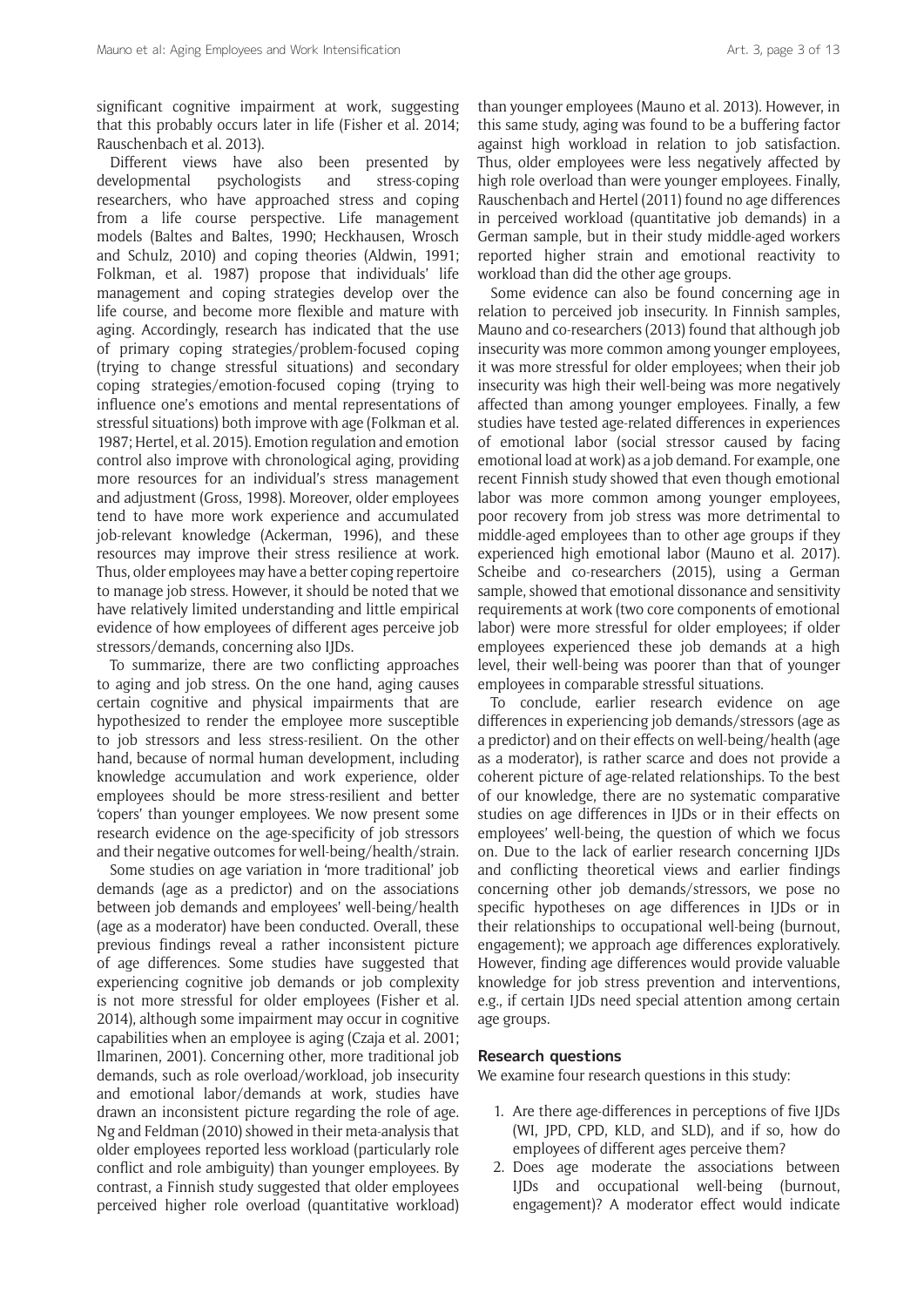that the relationship between IJDs and occupational well-being is stronger or weaker at certain ages. Scale-based variation may emerge as IJDs describe different job demands and burnout and engagement are also diverse indicators of occupational well-being.

- 3. Are IJDs related to occupational well-being irrespective of age (i.e., direct effects of IJDs on well-being)? Regarding this question, we hypothesize that IJDs, as job stressors, are related to poorer occupational well-being (i.e., higher burnout, lower engagement). Again, there may be some scale-based variation in these direct relationships due to the reason mentioned above.
- 4. Are (some) IJDs related to better well-being and are these relationships age-specific? Curvilinear associations in particular would show that some dimensions of IJDs may act as challenge demands, which could relate to positive employee outcomes, especially higher engagement in this present study. Age-specificity would mean that these curvilinear effects show age variation.

# **Methods**

#### **Statistical analyses**

We used two statistical approaches to analyze the research questions: multivariate analysis of covariance (MANCOVA) and hierarchical regression analyses. MANCOVA is a suitable method to analyze statistically significant mean differences among groups in the case of several dependent variables and covariates (Tabachnick & Fidell, 2013). MANCOVA was executed to study age differences in the perceptions of IJDs. Five dimensions of IJDs (WI, JPD, CPD, KLD and SLD) were used as dependent variables and five age groups (Group 1 = 18–34, Group 2 = 35–44, Group  $3 = 45 - 54$ . Group  $4 = 55 - 64$ . Group  $5 =$  over 65 years old) were used as independent variables (fixed factors) in order to compare their effects on IJDs. We used as many age groups as possible in terms of sample sizes in order to explore age differences comprehensively. If age variation was found to be significant in the multivariate test, paired differences (to examine which age groups differed from each other) were analyzed using the Bonferroni test. In reporting MANCOVAs parameter estimates for covariates and the explanatory rates were also checked and reported.

Second, hierarchical regression analyses were conducted to test whether the five dimensions of IJDs (WI, JPD, CPD, KLD and SLD) explained occupational well-being (burnout, engagement). More importantly, we also investigated whether these relationships were agespecific by analyzing age as a moderator between IJDs and well-being. The moderator effects were examined by computing the following interaction terms for the five dimensions of IJDs and age: WI\*age, JPD\*age, CPD\*age, KLD\*age, SLD\*age. We also examined the curvilinear effects of IJDs on well-being by testing the so-called challenge vs. hindrance hypothesis. These effects were also tested age-specifically to be consistent in the analysis procedure. Specifically, we computed two new interaction terms in which each dimension of IJDs was multiplied by itself, resulting altogether in five multiplied interaction terms: WI\*WI, JPD\*JPD, CPD\*CPD, KLD\*KLD and SLD\*SLD. In addition, these interaction terms were then multiplied by age (i.e. WI\*WI\*age, JPD\*JPD\*age, CPD\*CPD\*age, KLD\*KLD\*age and SLD\*SLD\*age) in order to examine whether curvilinear effects were age-specific. Both these interaction terms were entered into the regression equations in the fifth (two-way interaction terms) and in the sixth step of analysis (three-way interaction terms). Significant interaction effects were plotted into figures if the effects were consistent with the respective correlation coefficients. Two-way interaction effects were plotted into figures by placing standardized values of  $-1$  and  $+1$ standard deviation for both variables in the same figure. Curvilinear effects were plotted into figures by giving multiply standardized values between –2 and +2 standard deviation for the variable in order to visualize the effect.

Specifically, the hierarchical regression analyses included the following six steps: (1) control variables, (2) age (as a standardized continuous variable), (3) IJDs (WI, JPD, CPD, KLD and SLD as standardized continuous variables), (4) IJDs\*age interaction term, (5) IJDs\*IJDs interaction term, and (6) IJDs\*IJDs\*age interaction term. In order to avoid multi-collinearity caused by analyzing the dimensions of IJDs simultaneously in one regression model (as the IJDs showed significant inter-correlations), we estimated separate regression models for each of the five dimensions of IJDs. This approach would better reveal the actual effects of each dimension of IJDs on well-being without any suppression effects due to multi-collinearity.

### **Data**

The data was collected by means of an online survey in 2017. The sample was derived from the membership registers of four Finnish trade unions: The Finnish Union of University Researchers and Teachers, the Finnish Union of University Professors, the Finnish Business School Graduates, and the Academic Engineers and Architects in Finland. Altogether, 2,200 subjects responded to the questionnaire and over half of them (61%; *n* = 586 professors, *n* = 773 researchers/teachers) were academics (i.e., professors, researchers, university teachers) typically working in universities or research institutes. The rest of the participants (39%) worked either in technical/architectural occupations (*n* = 373) or in business ( $n = 486$ ). Thus, the sample represents upper white-collar occupations. The response rate was 31% among the academics and 19% among the others. In this study we were not interested in differences between occupational groups, and for this reason we recoded a new variable including two occupational categories  $(1 = \alpha$  academics,  $2 = \alpha$  business and technical occupations), which was used in subsequent analyses.

The overall mean age in the sample was 48.7 (*SD* = 10.57) years. Nearly all participants had either a master's (48%) or doctoral level (47%) university education. Moreover, almost half of the participants (44%) worked in management/leadership positions. Half of the participants were women (52%) and the vast majority (69%) did not have children under the age of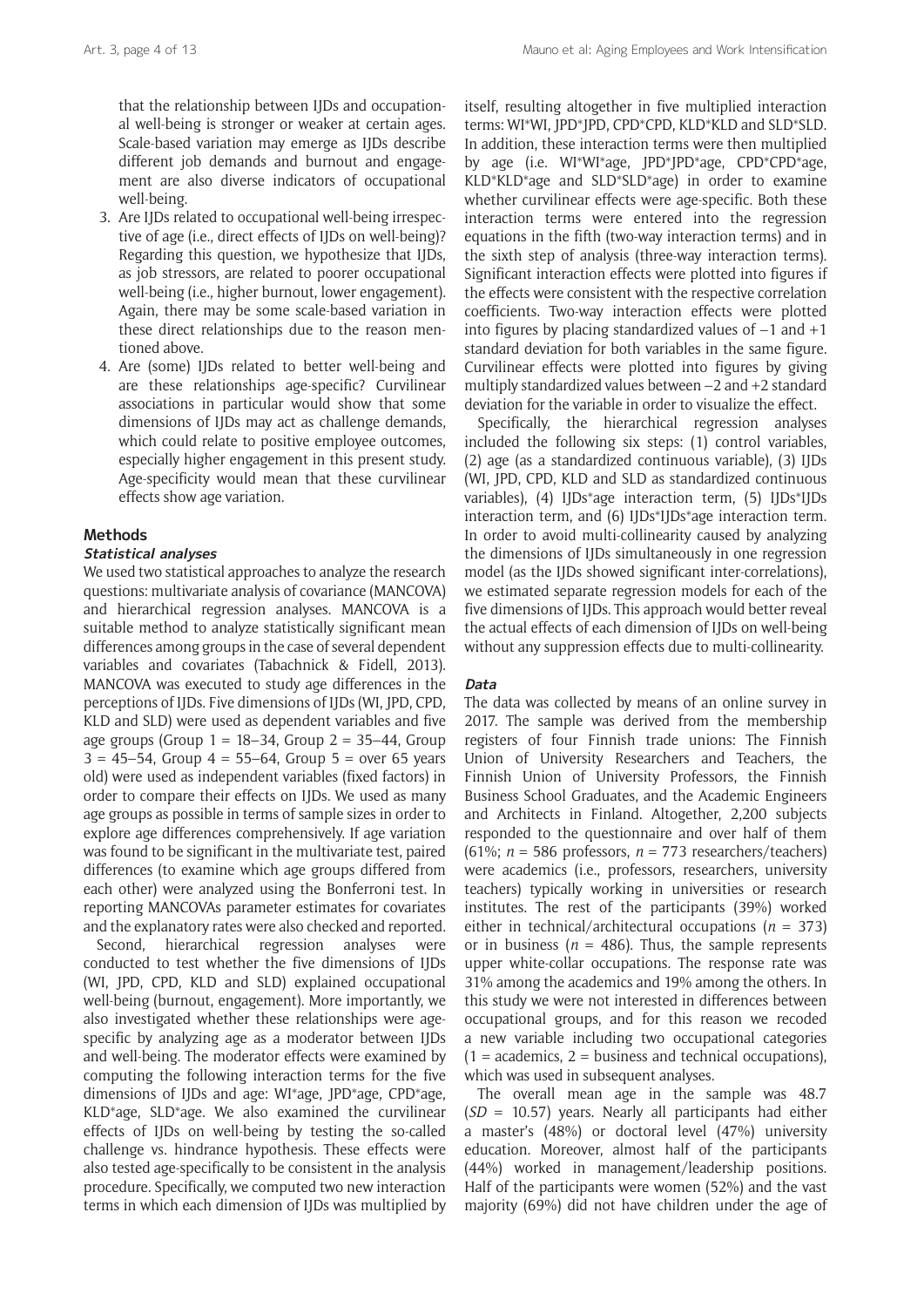17. The participants were divided into the following age groups: 18–34 (12%, *n* = 242), 35–44 (23%, *n* = 472), 45–54 (32%, *n* = 648), 55–64 (28%, *n* = 581), and over 65 (5%, *n* = 96) years old.

#### **Dependent and independent variables**

IJDs were used as dependent variables in MANCOVA (research question 1) and independent variables in the hierarchical regression analyses (research questions 2–4). IJDs were measured using the recently validated Intensification of Job Demands Scale (Kubicek et al. 2015). In order to capture the increased intensity of IJDs, the respondents are requested to compare the last five years in their work (or less, if a participant had been working less than five years) to their current work. Specifically, the scale is designed to measure five dimensions of IJDs: 1) WI (5 items; e.g., '…ever more work has to be completed by fewer and fewer employees'), 2) JPD (5 items; e.g., 'one increasingly has to check independently whether the work goals have been reached'), 3) CPD (3 items; e.g., 'one is increasingly required to maintain one's attractiveness for the job market, e.g., through advanced education, networking', 4) KLD (3 items, e.g., 'one has to update one's knowledge level more frequently'), and 5) SLD (3 items; e.g., 'one increasingly has to familiarize oneself with new work processes'). The response scale ranges from 1 (not at all) to 5 (completely), higher values indicating more frequent/higher intensified job demands. The respective Cronbach's alpha coefficients of the five IJD sub-dimensions were 0.88, 0.84, 0.79, 0.87 and 0.89. The experiences of IJDs were relatively common in the whole data: more than half of the respondents reported that IJDs were often increased (WI 58.9%, JPD 54.7%, CPD 52.5%, KLD 58.8%, and SLD 59.7%).

Occupational well-being indicators served as dependent variables in the hierarchical regression analyses. Specifically, well-being was operationalized via job-related burnout and engagement. *Burnout* was assessed with the nine-item Bergen Burnout Indicator (Salmela-Aro et al. 2011; see also Feldt et al. 2014), which includes three sub-dimensions of burnout (exhaustion, cynicism and professional efficacy were each measured with three items). All the items were rated on a 6-point Likert-type scale ranging from 1 (completely disagree) to 6 (completely agree). We used a total score of burnout, including all nine items. Cronbach's alpha for the burnout scale was 0.87. *Engagement* was measured by the Utrecht Work Environment Scale (UWES)- Short Form (see e.g., Schaufeli et al. 2006), including three sub-dimensions of engagement (vigour, dedication and absorption were each measured with three items). All items were rated on a 7-point scale ranging from 1 (never) to 7 (every day). A total score of engagement was used, containing all nine items. Cronbach's alpha for the engagement scale was 0.94.

We used certain control/covariate variables in the statistical analyses. These variables included gender (women/men), parenting status (yes/no), management/leadership position (yes/no), and occupational group (academics vs. technical/business professionals). Only these control variables were identical

across the sub-samples and were therefore usable as covariates. The same control variables were included in the MANCOVA and hierarchical regression analyses.

Correlations between the study variables are presented in Appendix 1. Inter-correlations between the dimensions of IJDs show that they are not exceptionally high (*r* = 0.28–0.81) except for SLD and KLD (*r* = 0.81), and therefore we treated IJDs as separate sub-scales in the subsequent analyses. The original validation study (Kubicek et al. 2015) has also shown that the dimensions of IJD can be used separately.

#### **Results**

# **Comparing IJDs between different age groups: results of MANCOVA analysis**

We examined mean differences in IJDs by age groups via MANCOVA analysis where IJDs (five inter-correlated dimensions) served as dependent variables and five following age groups as independent variables/fixed factors: 18–34 (*n* = 242), 35–44 (*n* = 472), 45–54 (*n* = 648), 55–64 (*n* = 581), and over 65 (*n* = 96) years old. Covariates included gender (women/men), parenting status (yes/no), management/leadership position (yes/no), and occupational group (academics vs. technical/business professionals). In reporting the results of these mean comparison analyses, we next concentrate on (1) multi-variate test (for the total model), (2) tests of between-subjects effects (for each dimension of IJDs) and paired comparisons results for the age groups in different dimensions of IJDs (computed via Bonferroni tests). Noteworthy is that tests of between-subjects effects and paired comparisons are interpreted only if the multivariate test is significant as significant multivariate effects form a precondition to interpret other effects. Means and standard deviations of IJDs across the age groups can be found in **Table 1** and will not be repeated in the text, whereas other parameter values (i.e., *F*-, *df*-, *p*-values,  $\eta_p^2$ , and  $\beta$ -coefficients for parameter estimates concerning the covariates) are reported below in relation to the multivariate test and for the tests of betweensubjects effects.

A multi-variate test of MANCOVA showed that the age groups differed significantly in their perceptions of IJDs (*F* (20 000, 5174,885) = 5.58, *p* < 0.001, <sup>η</sup>*<sup>p</sup>* 2 = 0.018). More detailed between-subjects tests for five dimensions of IJDs (WI, JPD, CPD, KLD, and SLD) showed that the age groups differed on all dimensions of IJDs (parameter values reported in a greater detail below) except JPD (*F* (4, 1573)  $= 1.35, p = 0.248, \eta_p^2 = 0.003$ .

*Work Intensification* (WI, for means see **Table 1**): Older employees reported higher WI than did younger employees (tests of between-subjects effects *F* (4, 1573)  $= 6.26, p < 0.001, \eta_p^2 = 0.016$ ). Paired comparisons (via Bonferroni test, *p*-values ranged from  $p < 0.01$  to  $p < 0.001$ ) confirmed that the youngest age group differed from the three older age groups (35–44, 45–54, 55–64 years old) by reporting less WI. In addition, 35–44 year-olds differed significantly from 55–64 year-olds. Concerning covariates, we found that women  $(F(1) = 37.28, p < 0.001, \beta = -0.32, p$  $<$  0.001  $\eta_p^2$  = 0.023), supervisors (*F* (1) = 20.64, *p* < 0.001,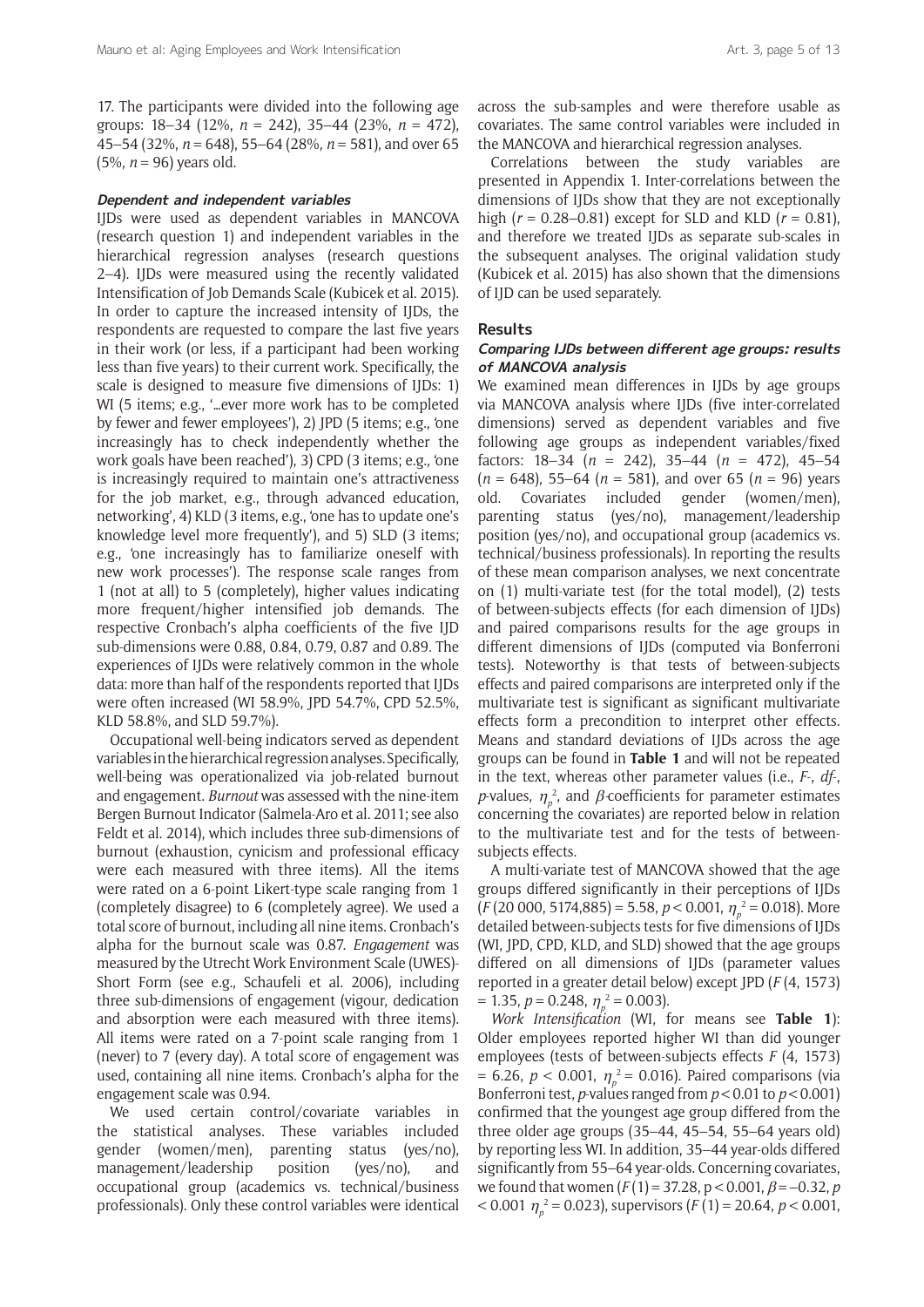| Table 1: Means and Standard Deviations in Intensified Job |
|-----------------------------------------------------------|
| Demands across the Age Groups.                            |

|                                                | Age<br>groups<br>(in years) | Mean | SD   | Ν    |
|------------------------------------------------|-----------------------------|------|------|------|
| <b>WORK INTENSIFICATION</b>                    | $18 - 34$                   | 3.20 | 1.08 | 168  |
| (WI)                                           | $35 - 44$                   | 3.54 | 1.01 | 373  |
|                                                | $45 - 54$                   | 3.72 | 0.99 | 527  |
|                                                | $55 - 64$                   | 3.78 | 0.96 | 432  |
|                                                | $65+$                       | 3.55 | 1.11 | 73   |
|                                                | Total                       | 3.63 | 1.02 | 1573 |
| <b>INTENSIFIED</b>                             | $18 - 34$                   | 3.58 | 0.89 | 168  |
| JOB-RELATED PLANNING<br>& DECISION MAKING      | $35 - 44$                   | 3.53 | 0.90 | 373  |
| DEMANDS (JPD)                                  | $45 - 54$                   | 3.56 | 0.88 | 527  |
|                                                | $55 - 64$                   | 3.53 | 0.89 | 432  |
|                                                | $65+$                       | 3.23 | 0.98 | 73   |
|                                                | Total                       | 3.53 | 0.90 | 1573 |
| <b>INTENSIFIED</b>                             | $18 - 34$                   | 3.72 | 0.88 | 168  |
| <b>CAREER-RELATED</b><br><b>PLANNING &amp;</b> | $35 - 44$                   | 3.73 | 0.97 | 373  |
| <b>DECISION-MAKING</b>                         | $45 - 54$                   | 3.48 | 0.94 | 527  |
| DEMANDS (CPD)                                  | $55 - 64$                   | 3.29 | 0.95 | 432  |
|                                                | $65+$                       | 2.95 | 0.92 | 73   |
|                                                | Total                       | 3.49 | 0.97 | 1573 |
| <b>INTENSIFIED</b>                             | $18 - 34$                   | 3.47 | 0.87 | 168  |
| KNOWLEDGE-RELATED<br><b>LEARNING DEMANDS</b>   | $35 - 44$                   | 3.51 | 0.94 | 373  |
| (KLD)                                          | $45 - 54$                   | 3.64 | 0.93 | 527  |
|                                                | $55 - 64$                   | 3.80 | 0.87 | 432  |
|                                                | $65+$                       | 3.64 | 0.87 | 73   |
|                                                | Total                       | 3.64 | 0.92 | 1573 |
| <b>INTENSIFIED</b>                             | $18 - 34$                   | 3.30 | 0.92 | 168  |
| SKILL-RELATED<br><b>LEARNING DEMANDS</b>       | $35 - 44$                   | 3.55 | 0.99 | 373  |
| (SLD)                                          | $45 - 54$                   | 3.73 | 0.94 | 527  |
|                                                | $55 - 64$                   | 3.84 | 0.93 | 432  |
|                                                | $65+$                       | 3.72 | 0.92 | 73   |
|                                                | Total                       | 3.67 | 0.96 | 1573 |

 $\beta = -0.24$ ,  $p < 0.001$ ,  $\eta_p^2 = 0.013$ ), and academics (*F* (1) = 36.89,  $p < 0.001$ ,  $\beta = -0.32$ ,  $p < 0.001$ ,  $\eta_p^2 = 0.023$ ) reported higher WI than men, non-supervisors or those working in the technical/business field.

*Career-related planning and decision-making demands*  (CPD, for means see **Table 1**) showed a declining trend with aging (tests of between-subjects effects *F* (4, 1573) = 8.06,  $p < 0.001$ ,  $\eta_p^2 = 0.020$ ). Means presented in **Table 1** indicate that these demands were highest among the two youngest age groups (18–34 and 35–44 years) and lowest among the two older age groups

(45–54 years, 55–64 years) and showing a further decline in the oldest age group (over 65 years). Paired comparisons also confirmed that 18–34 and 35–44 years old differed significantly from all older age groups by showing higher CPD (via Bonferroni test, *p*-values ranged from  $p < 0.01$  to  $p < 0.001$ ). Only the two oldest age groups (55–64 and over 65 years old) did not differ from each other in paired comparisons. Moreover, women (*F* (1) = 38.32, *p* < 0.001, β = –0.29, *p* < 0.001, <sup>η</sup>*<sup>p</sup>* 2  $= 0.024$ ) and non-supervisors ( $F(1) = 12.56$ ,  $p < 0.001$ ,  $\beta$ = 0.18, *p* < 0.001,  $\eta_p^2$  = 0.008) reported higher CPD than did men and supervisors.

For *knowledge*- (KLD) and *skill-related* (SLD) *learning demands* an increasing trend with aging was found. Regarding KLD (tests of between-subjects effects *F* (4, 1573) = 4.50,  $p < 0.001$ ,  $\eta_p^2 = 0.011$ ) and SLD (tests of between-subjects effects *F* (4, 1573) = 6.92, *p* < 0.001,  $\eta_p^2$  = 0.017) we observed significant age variation. Means for age groups in KLD and SLD are presented in **Table 1**. Paired comparisons (via Bonferroni test) concerning KLD showed that the second oldest group (55–64 years) differed significantly (*p* < 0.001) from the two younger groups (18–34, 35–44 years) by showing higher KLD than the younger age groups. Paired comparisons (via Bonferroni test) for SLD showed also various significant paired differences across the age groups: 18–34 year-olds reported less SLD than 45–54, 55–64 and over 65 yearolds (*p*-values ranged from <0.05 to <0.001). Furthermore, 45–54 year-olds reported more SLD than 35-44 year-olds (*p* < 0.05) and 55–64 year-olds more than 35–44 yearolds (*p* < 0.001). Furthermore, parameter estimates for covariates indicated that women experienced higher KLD  $(F(1) = 35.97, p < 0.001, \beta = -0.28, p < 0.001, \eta_p^2 = 0.022)$ and SLD (*F* (1) = 38.17,  $p < 0.001$ ,  $\beta = -0.29$ ,  $p < 0.001$ ,  $\eta_p^2$  = 0.024) than men. Moreover, non-supervisors perceived higher SLD than did supervisors (*F* (1) = 16.26,  $p < 0.001$ ,  $\beta = 0.18$ ,  $p < 0.001$ ;  $\eta_p^2 = 0.010$ ).

In job-related planning and decision-making demands (JPD), even though the perceptions of JPD did not vary significantly by age group (tests of between-subject effects, *p* = 0.248), two covariates were significant: gender  $(F(1) = 21.89, p < 0.001, \beta = -0.21, p < 0.001, \eta_p^2 = 0.014)$ and occupational group (*F* (1) = 8.37,  $p < 0.01$ ,  $\beta = 0.14$ ,  $p < 0.01$ ,  $\eta_p^2 = 0.005$ ): women and those working in technical/business occupations experienced higher JPD than men and those working as academics.

To summarize, we found significant differences in the perceptions of IJDs by age groups. Specifically, older employees reported higher work intensification (e.g., intensified working pace, multitasking) and higher learning demands at work (KLD, SLD). In contrast, younger employees reported higher intensified pressures to manage and plan their career-related tasks and actions (CPD) more often than older employees. Age group explained 0–2% of the variance of IJDs depending on the dimension of IJDs (1.6% for WI, not significant for JPD, 0.2% for CPD, 1.1% for KLD, and 1.7% for SLD. Although the predictive power of age group was not very strong, it was significant (except JPD).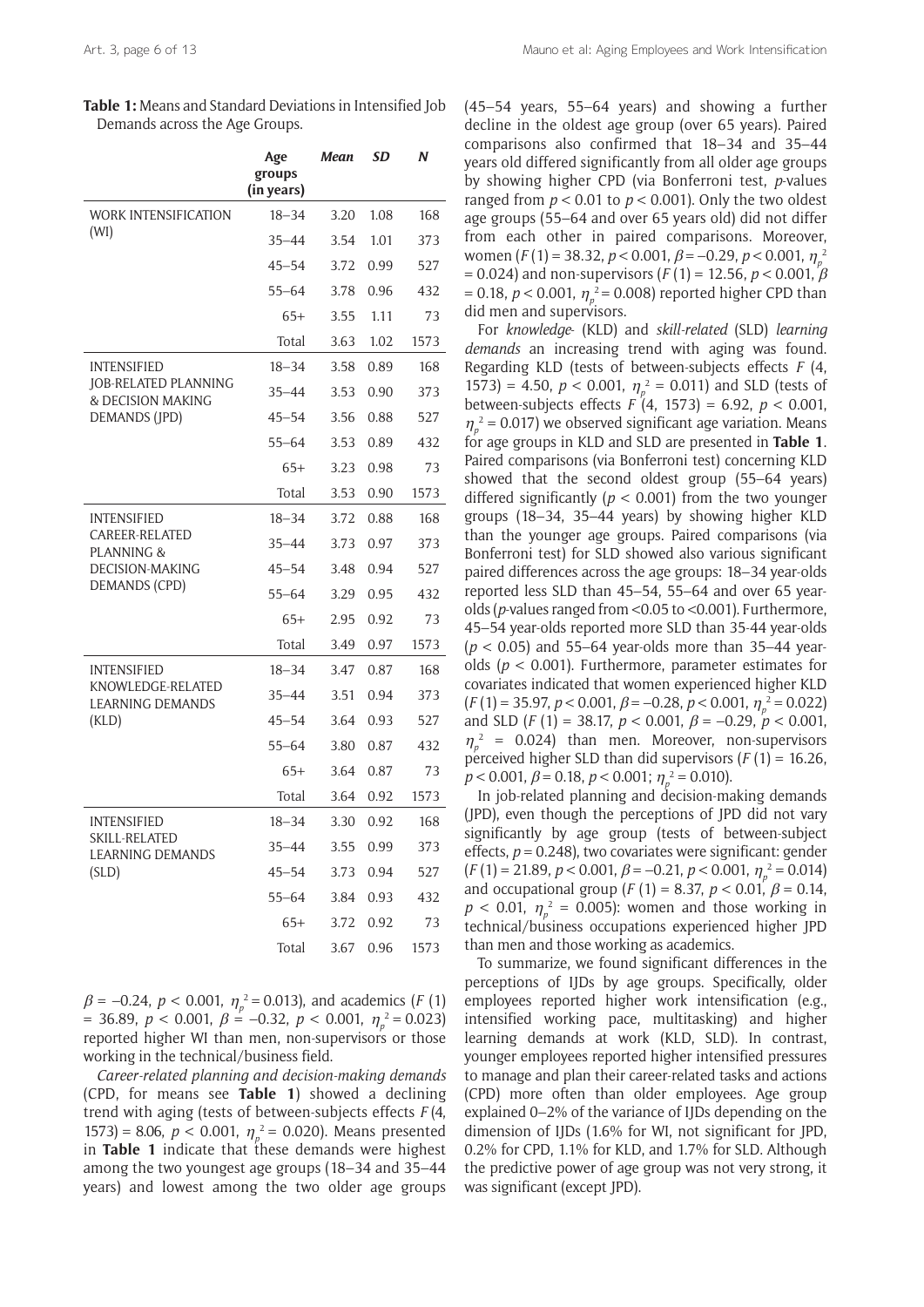#### **Predicting burnout and engagement: results of the regression analyses**

The results of the regression analyses are presented in **Table 2**. We first report the direct effects of IJDs on well-being as they were estimated before the moderator effects. As can be seen from regression coefficients ( $\beta$ ) and explanation rates  $(\Delta R^2)$ , all five dimensions of IJDs were related to higher burnout, and WI had the greatest amount of explained variance regarding burnout (12%). However, IJDs explained engagement less decisively: WI and CPD did not significantly predict engagement and JPD, KLD and SLD explained only 1–2% of the variation of engagement. Furthermore, JPD, KLD and SLD were related to higher (not lower) engagement, but these same job demands showed a positive relationship with (higher) burnout, thus suggesting that they may be simultaneously hindrance and challenge demands.

Age predicted neither burnout nor engagement directly. However, we found two significant interaction effects concerning age as a moderator. These moderator

**Table 2:** Predicting Burnout and Engagement by Age, IJDs (WI, JPD, CPD, KLD, and SLD), IJDs\*Age, and IJDs\*IJDs Interaction Terms.

| Predictors <sup>1</sup> | <b>Burnout</b> |           |                   | Engagement     |            |                   |
|-------------------------|----------------|-----------|-------------------|----------------|------------|-------------------|
|                         | Stand. $\beta$ | $\pmb{R}$ | $\Delta I\!\!R^2$ | Stand. $\beta$ | $\pmb{R}$  | $\Delta I\!\!R^2$ |
| WI                      |                |           |                   |                |            |                   |
| Age                     | $-0.03$        | $-0.01$   | 0.00              | 0.04           | $0.09***$  | 0.00              |
| WI                      | $0.41***$      | $0.35***$ | $0.12***$         | $-0.05$        | 0.02       | 0.00              |
| WI*age                  | 0.01           | 0.00      | 0.00              | 0.02           | 0.01       | 0.00              |
| WI*WI                   | $0.10***^2$    | $-0.06*$  | $0.01***$         | $-0.05$        | $-0.04$    | 0.00              |
| JPD                     |                |           |                   |                |            |                   |
| Age                     | 0.01           | $-0.01$   | 0.00              | 0.04           | $0.09***$  | 0.00              |
| JPD                     | $0.17***$      | $0.16***$ | $0.03***$         | $0.09***$      | $0.10***$  | $0.01***$         |
| JPD*age                 | $-0.06*$       | $-0.05*$  | $0.04*$           | 0.03           | 0.03       | 0.00              |
| JPD*JPD                 | 0.01           | $-0.04*$  | 0.00              | $-0.03$        | $-0.05*$   | 0.00              |
| <b>CPD</b>              |                |           |                   |                |            |                   |
| Age                     | 0.04           | $-0.01$   | 0.00              | 0.04           | $0.09***$  | 0.00              |
| <b>CPD</b>              | $0.21***$      | $0.20***$ | $0.04***$         | 0.01           | 0.01       | 0.00              |
| CPD*age                 | $-0.05*$       | $-0.06*$  | $0.03*$           | 0.03           | 0.03       | 0.00              |
| CPD*CPD                 | 0.03           | $-0.01$   | 0.00              | $-0.04$        | $-0.05*$   | 0.00              |
| <b>KLD</b>              |                |           |                   |                |            |                   |
| Age                     | $-0.00$        | $-0.01$   | 0.00              | 0.02           | $0.09***$  | 0.00              |
| <b>KLD</b>              | $0.09***$      | $0.07**$  | $0.05**$          | $0.13***$      | $0.18***$  | $0.02***$         |
| KLD*age                 | 0.01           | 0.01      | 0.00              | 0.01           | 0.00       | 0.00              |
| KLD*KLD                 | $0.06*$        | 0.02      | 0.00              | $-0.09***$     | $-0.14**$  | $0.06***$         |
| <b>SLD</b>              |                |           |                   |                |            |                   |
| Age                     | $-0.01$        | $-0.01$   | 0.00              | 0.03           | $0.09***$  | 0.00              |
| <b>SLD</b>              | $0.16***$      | $0.13***$ | $0.02***$         | $0.06*$        | $0.13***$  | $0.01***$         |
| SLD*age                 | 0.00           | 0.01      | 0.00              | 0.03           | 0.01       | 0.00              |
| SLD*SLD                 | $0.08**$       | 0.02      | $0.05**$          | $-0.11**$      | $-0.13***$ | $0.01***$         |

*Note*: \*\*\* *p* < 0.001; \*\* *p* < 0.01; \* *p* < 0.05.

1 Control variables (gender, parenting status, management/leadership position, and occupational group) entered at Step 1 not shown for clarity.  $β$ -coefficients derived from the final (5th) step after entering all variables. Only those regression coefficients which are consistent with the correlation's coefficients are underlined and reported. 2 This interaction effect is artificial and unreliable as the correlation coefficient points in a different direction, the result is not

reported.

*Abbreviations*: WI = work intensification, JPD = intensified job-related planning and decision-making demands, CPD = intensified career-related planning and decision-making demands, KLD = knowledge-related learning demands, SLD = skill-related learning demands.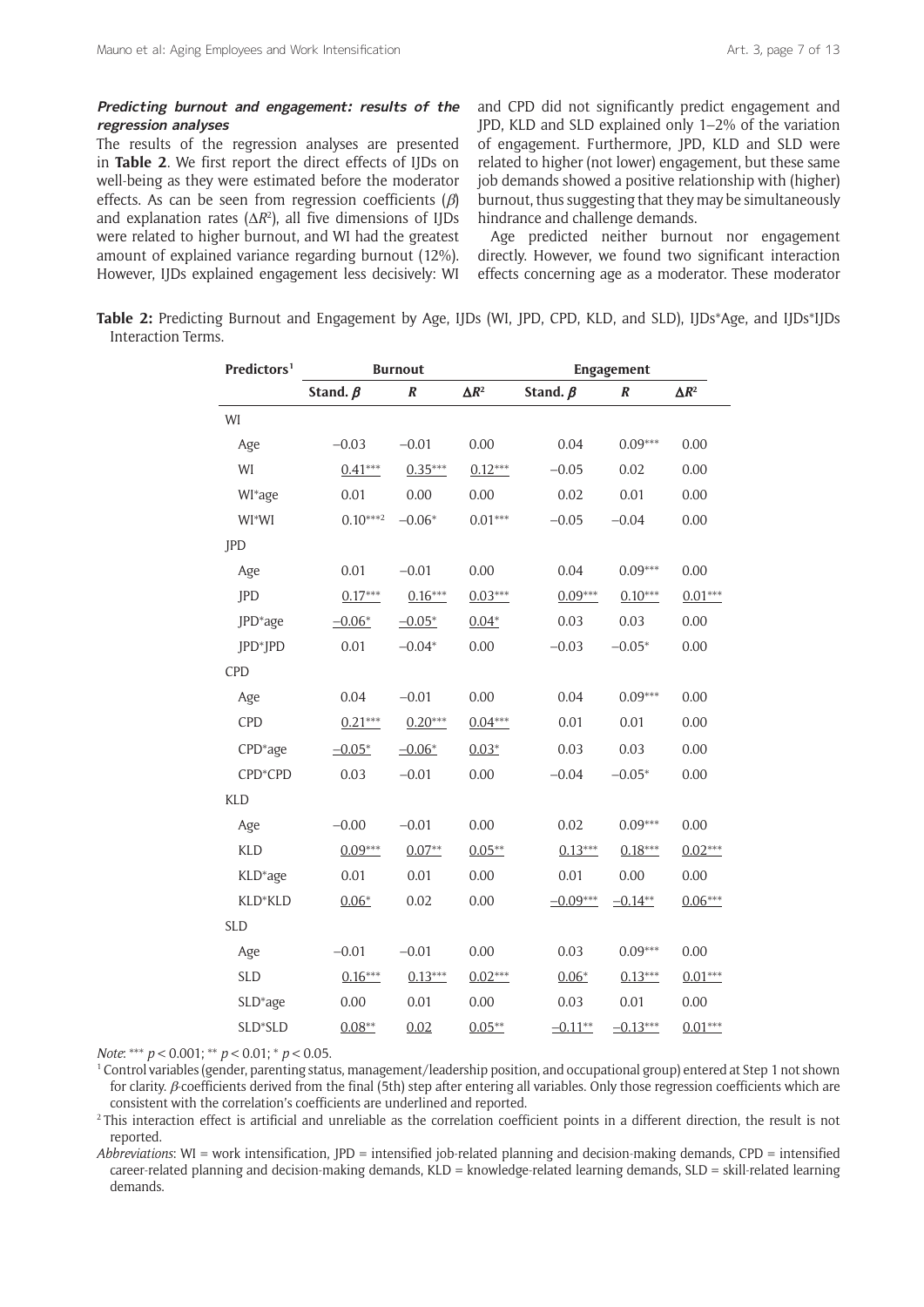effects were consistent with the correlation coefficients and therefore reliable. Age moderated (a) the association between JPD and burnout (interaction effect  $\beta = -0.06$ , *p* < 0.01), and between (b) CPD and burnout (interaction effect  $\beta = -0.05$ ,  $p < 0.01$ ). Graphical illustrations of these interaction effects are presented in **Figure 1** (JPD) and **Figure 2** (CPD). **Figure 1** shows that JPD was more strongly related to higher job burnout among younger than among older employees and younger participants also reported a sharper increase in burnout if the level of JPD was high (compared to low a level of JPD). CPD (**Figure 2**) was also more stressful for younger employees as they reported a more marked increase in burnout if the level of CPD was high (compared to a low level of CPD). It is noteworthy that younger and older respondents differed more in a low demand situation, i.e., when CPD was low, regarding burnout.

Three-way interaction effects (IJD\*IJD\*age computed individually for each of the five IJDs) were all nonsignificant, signifying that curvilinear effects were not age-specific, and therefore we excluded these threeway interaction terms from the final regression models.

However, analyses of two-way curvilinear effects indicated that KLD (KLD\*KLD) and SLD (SLD\*SLD) showed curvilinear interaction effects in relation to burnout and engagement. However, a detailed inspection of these interaction effects revealed that only three of them resulted in a significant change in explanatory rate (see columns for  $\Delta R^2$ ), and are therefore reported in more detail. A graphical inspection of the interaction effect of SLD\*SLD on burnout showed that burnout increased linearly with increased SLD, and no clear curvilinear effect was observable (figures available from the first author upon request). However, two other interaction effects, i.e., KLD\*KLD and SLD\*SLD, on engagement showed a clear reversed curvilinear pattern. Furthermore, the curvilinear pattern was most visible in the SLD\*SLD effect and is graphically shown in **Figure 3** (the interaction effect of KLD\*KLD on engagement is available from the first author upon request). Employees experiencing very high SLD reported lower engagement, whereas employees reporting moderately high SLD reported the highest level of engagement. Moreover, a low level of SLD was also associated with lower engagement.



**Figure 1:** An interaction effect of *JPD* and *age* (JPD\*age) on burnout.



**Figure 2:** An interaction effect of *CPD* and *age* (CPD\*age) on burnout.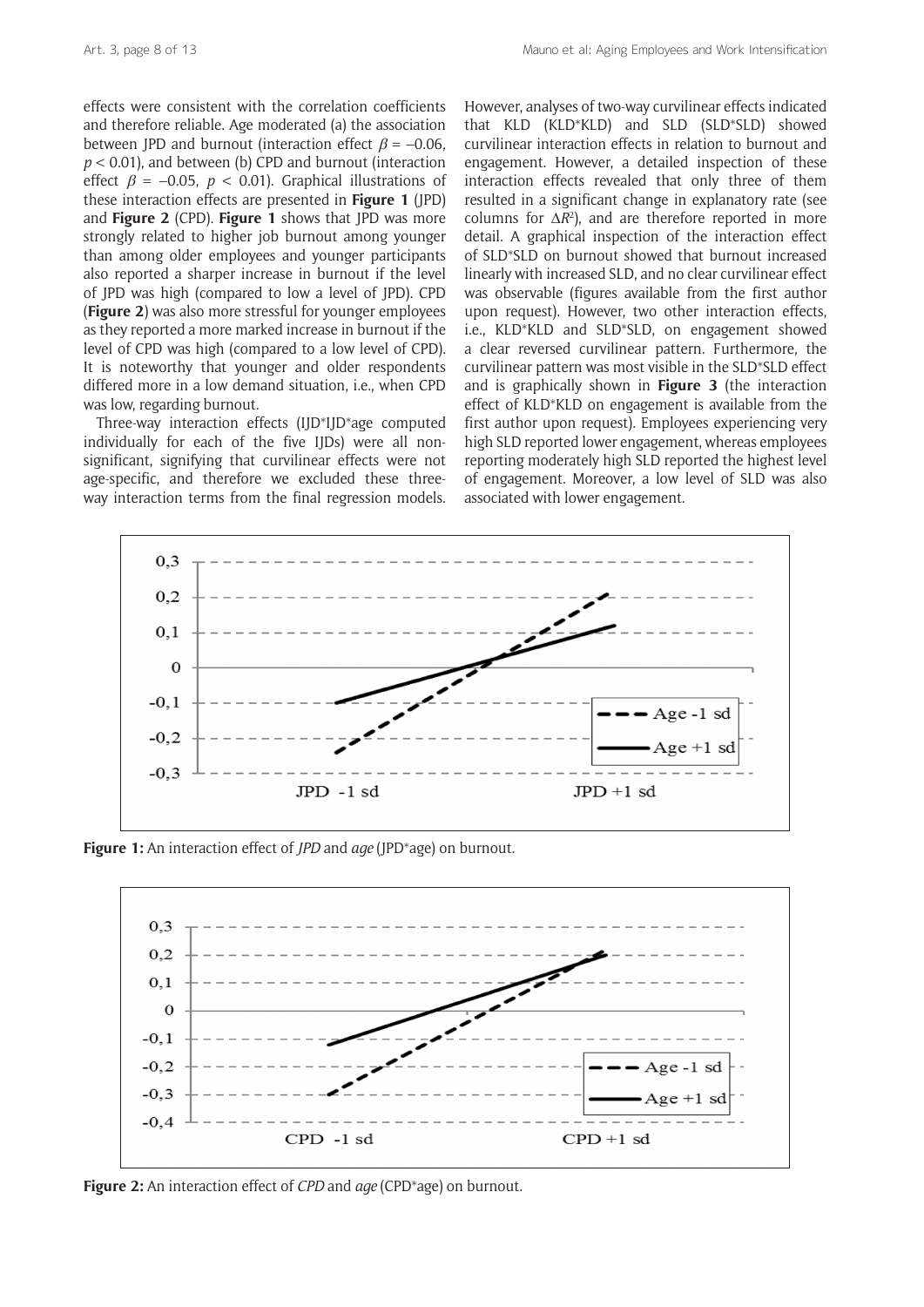

**Figure 3:** A curvilinear interaction effect of *SLD* (SLD\*SLD) on engagement.

# **Discussion**

The aim of this study was to examine age differences in intensified job demands (IJDs) and in their relationships with occupational well-being (burnout, engagement). We also analyzed direct (non-age-specific) relationships between IJDs and well-being. This study has two major strengths. First, we focused on new and so far understudied job demands arising from contemporary social and technological acceleration (Chesley, 2014; Green, 2004; Kubicek et al. 2015; Rosa, 2003), that is, IJDs. Second, we paid particular attention to age differences, which is important as there is no empirical evidence on age differences in experiences of IJDs or in their relationships to well-being. In studying age differences, we were particularly interested in the experiences of older employees as workforce aging is a major challenge in Europe (EC, 2010). Moreover, age differences, if emerging, would also provide a basis for tailored job stress interventions planned for and targeted at different age groups.

# **Age-specific findings**

The results showed various age differences in perceived IJDs and some of these differences favored older, and some younger employees. Such mixed findings are nevertheless consistent with those of earlier studies on age differences in job stress research (e.g., Hertel et al. 2015; Johnson, et al. 2013; Mauno et al. 2013, 2017; Zacher and Schmitt, 2016). Specifically, we found that work intensification, intensified skill- and knowledge-related learning demands were reported more often by older employees, particularly those aged between 55–64 years. However, intensified career-related planning and decision-making demands were more prevalent among younger employees (aged between 18–44 years). Interestingly, we found no age differences in intensified job-related planning and decision-making demands.

There are two explanations for the finding, which indicated that the older employees report more certain IJDs. First, older employees may experience more work intensification and intensified learning demands at work because aging implies certain losses in cognitive (e.g., in working memory) or in physical capacity factors of which

may affect work ability (Czaja et al. 2001; Ilmarinen, 2001; de Zwart et al. 1996). However, it should be taken into account that we did not measure employees' physical or cognitive functioning and therefore this interpretation remains speculative. Future studies should focus on such explanatory mechanisms between aging and IJDs.

Second, cohort effect may also explain these findings: older generations may have been used to a slower working pace and performing one task at time rather than multitasking. Overall, the pace of work was slower a few decades ago (e.g., Green, 2004; Franke, 2015). In addition, older employees may be more used to a 'stable working life', where learning requirements have not been so intense, and not required continuous updating. It should also be recalled that older employees typically have different developmental goals and tasks as well as different coping skills compared to younger employees and that such factors may function as mechanisms explaining the age differences found here (see e.g., Aldwin, 1991; Baltes and Baltes, 2010; Heckhausen et al. 2010; Hertel et al. 2015). Also, these explanatory mechanisms deserve more attention in future studies as we did not assess them in our survey.

Finally, one interesting finding was that the oldest age group (65+ years) in some cases reported less IJDs than younger age groups. Health selection may explain this finding: these oldest employees might be healthier and more motivated as they have continued working despite of retirement age. In contrast, those oldest employees who have some health issues or/and lower work motivation are no longer in working life but probably retired. As our study was not longitudinal, we were not able to test this health selection hypothesis.

Concerning implications, we propose that employers should be aware that older employees may encounter difficulties if the pace of work, multi-tasking and learning demands they face in their daily work are too intense. This would need particular attention today, when the workforce is aging and many organizations employ older employees. Furthermore, our findings point to the conclusion that employees aged between 55 and 65 years would need particular attention in ongoing technological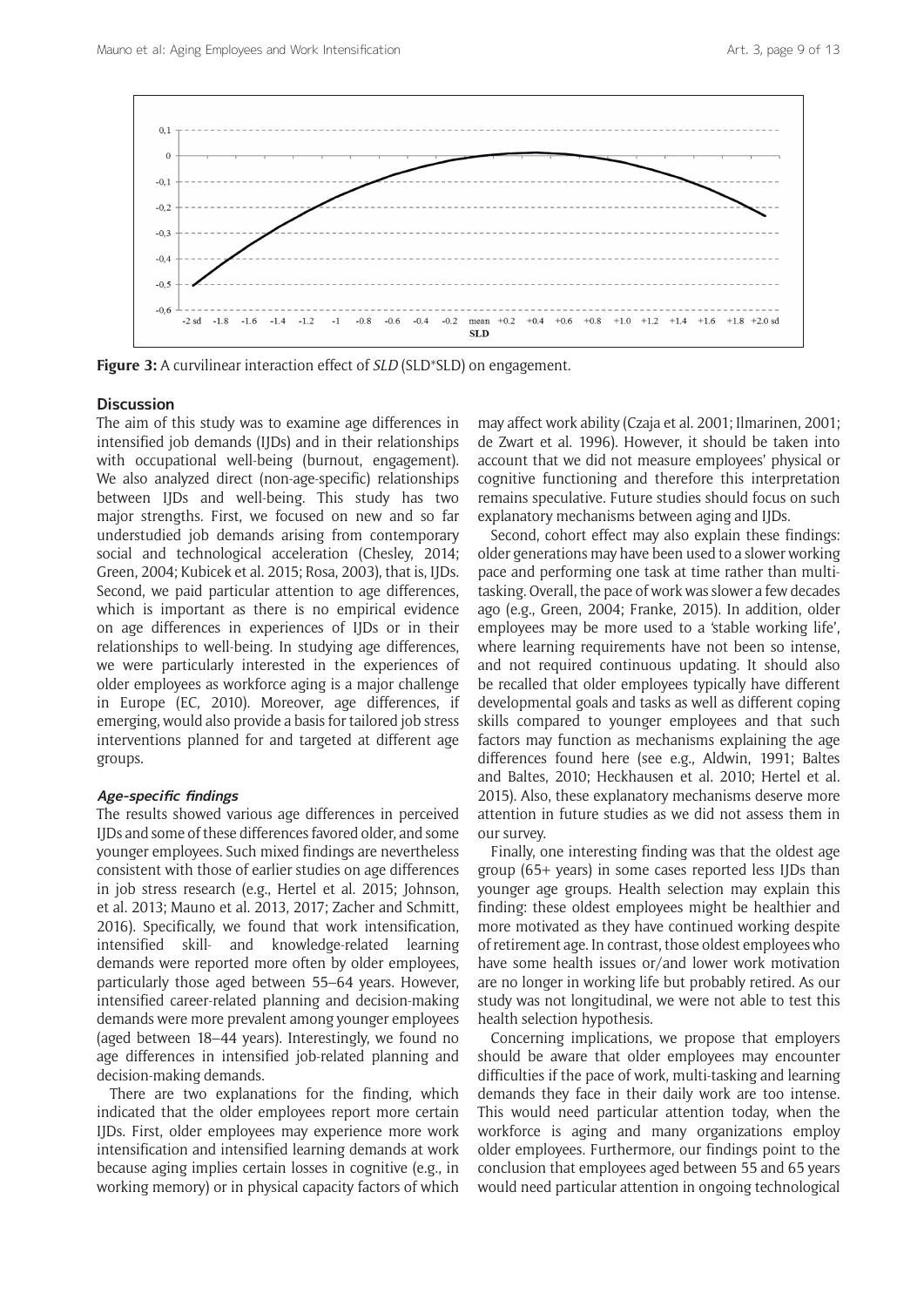revolution, causing an intensification of work, concerning also IJDs (Green, 2004; Kubicek et al. 2015; Mauno et al. in press; Rosa, 2003).

However, it should be recognized that some effects disfavored younger, not older, employees. Namely, we found that younger employees reported more intensified career-related planning and decision-making demands than older employees, a finding which suggests that employers should pay attention to younger employees' career management and development issues. This could be of particular relevance in today's working life, which is characterized by instability and job insecurity, which are detrimental to all employees (De Witte, Pienaar and De Cruyper, 2016) but could be even more problematic for younger employees who are establishing their careers. A related aspect might be to consider younger employees' work-family balance as many of them also have family obligations likely to cause extra stress if accompanied by intensified career-management requirements. One way to help younger employees would be to provide familyfriendly organizational arrangements, which may reduce their stress levels and allow more resources for advancing their careers (Mesmer-Magnus and Viswesvaran, 2006).

Even though we found various age differences in the prevalence of IJDs, as described above, the relationships between IJDs and well-being (burnout, engagement) were seldom age-specific. Furthermore, certain IJDs (planning and decision-making demands) were not experienced as more stressful among the aging employees, but among the younger ones. Specifically, age moderated the relationship between job- (JPD) and career-related (CPD) planning and decision-making demands and burnout. We found that younger employees reported more burnout than did older employees, if they perceived a high level of planning and decision-making demands in relation to job or career. Thus, younger employees seem to be more vulnerable to burnout if they experience high pressures to plan and perform in their work too independently (JPD component) or to plan and advance their careers very intensively (CPD component). Such pressures could be alleviated if employers were willing to pay more attention to younger employees' overall life situations, also considering their family obligations (see discussion above). Moreover, younger employees could benefit, for example, from mentoring or supervised practice, which might reduce the stressfulness of job- and career-related planning and the decision-making demands they experience. Competencerelated support (e.g., giving professional advice, sharing expertise) from more senior employees would be helpful for younger employees. This could be extremely relevant, particularly in mentally demanding white-collar occupations, which were our focus.

# **Non-age-specific findings**

We also examined non-age-specific relationships between IJDs and well-being and found that not all tested relationships were age-specific but that many of them were robust across the sample. First, we found that all IJDs were related to higher burnout regardless of employees' age. Thus IJDs are clearly job stressors, or hindrance demands (Crawford et al. 2010; LePine et al. 2005), as they associated with poorer occupational well-being. Similar results have been reported also previously (e.g., Chesley, 2014; Franke, 2015; Green, 2004; Kubicek et al. 2015). Of the IJD dimensions, work intensification had the strongest relationship with burnout. This finding has clear implications; if employers would like to reduce the risk of personnel burnout, particularly work intensification, i.e., excessive pace of work, multi-tasking requirements, and inability to take breaks at work, needs to be reduced. Job resources, e.g., job control and social support, could be useful resources against work intensification (Mauno et al. in press). Moreover, when aiming continuously at more effective and productive organizations, it should be recalled that employees' perceptions of work intensification tend to have negative implications for their well-being.

Second, we found that IIDs showed weaker relationships with engagement than with burnout across the entire sample. Only three IJD dimensions (i.e., job-related planning and decision-making, and skill- and knowledge-related learning demands) were associated with engagement but with a relatively low explanatory power  $(1-2\%)$ . More importantly, these relationships were all positive, implying that the more employees experienced these job demands, the more they experienced engagement at work. Furthermore, both knowledge- and skill-related learning demands showed a curvilinear effect: both low and high levels of learning demands were associated with lower engagement, whereas moderately high level was associated with higher engagement. Thus certain dimensions of IJDs, that is, learning demands at work, can be described as both negative hindrance demands (causing poorer well-being) and as positive challenge demands (causing improved motivation/growth at work) (Crawford et al. 2010; LePine et al. 2005). However, it is good to recall that when workrelated learning demands become too high, the effects will be negative, also for engagement. Thus, the *level* of learning demands is a crucial factor determining their consequences particularly in relation to work motivation (e.g., engagement).

Concerning implications, a challenge for organizations and employers would be to identify the optimal level of learning demands, because not experiencing them at all could be detrimental to personnel work motivation (here engagement), while an excess has negative implications for motivation. The optimal level of an employee's IJDs could be negotiated between the employee and the supervisor, and these demand levels should also be (re-) evaluated on a regular basis. However, it must be born in mind that in spite of personal variation in employees' preferences for seeking challenging job demands, it is likely that very low or very high levels could cause negative motivational side effects for all employees. Lifelong learning is nowadays presented as one weapon against dramatic changes inevitably occurring in future working life with the advance in technological acceleration. Lifelong learning will be needed to lengthen careers and cope with working life changes but simultaneously it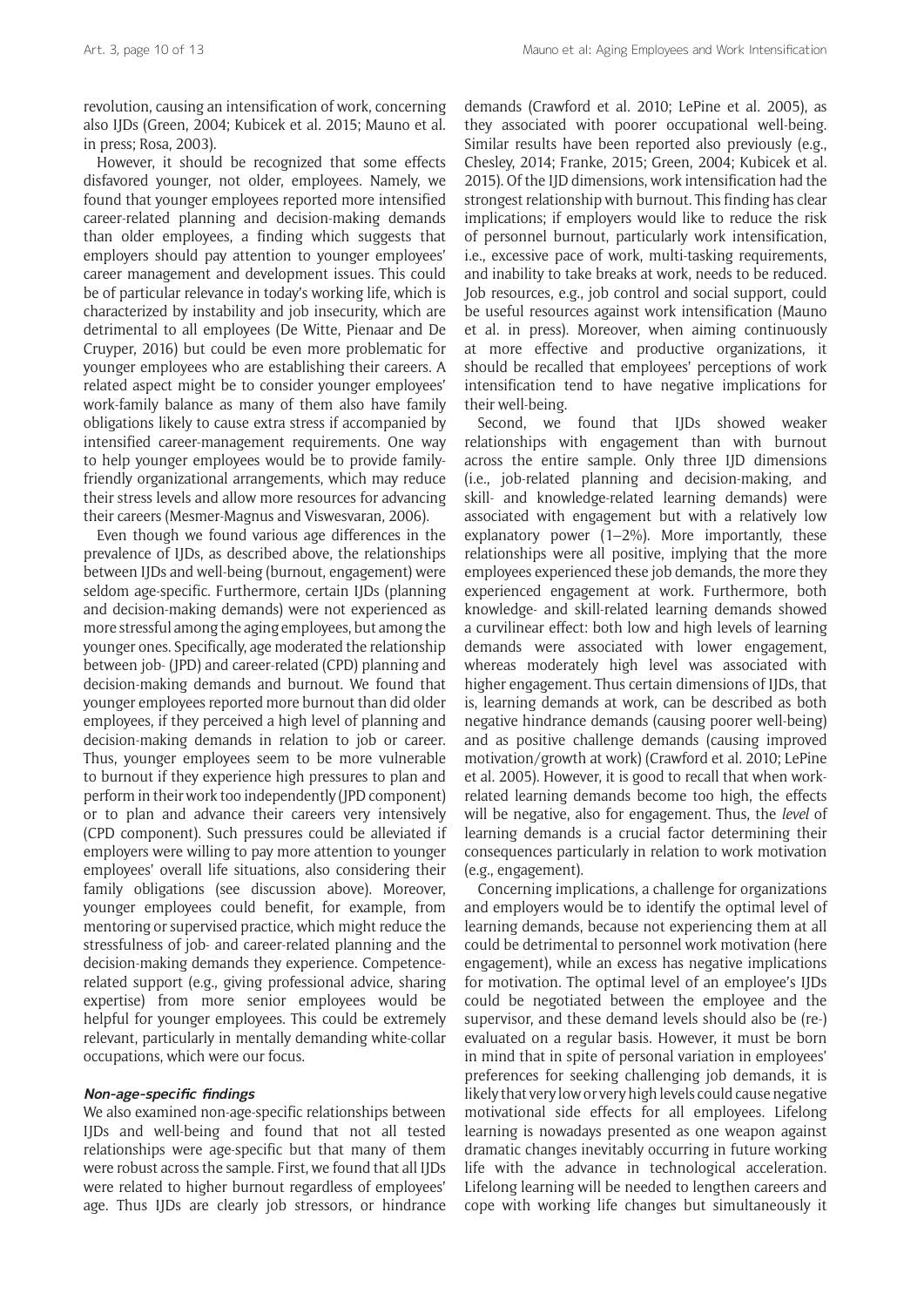should be realized that excessive learning demands are harmful for employees' motivation, a result of which we also found in this study.

#### **Limitations and future directions**

Even though this was a pioneer study focusing on agedifferences in IJDs and their age-specific relationships with occupational well-being, the study also has few noteworthy limitations.

*First*, the design was cross-sectional, and we were not able to test cause-effect relationships reliably. However, on the basis of stress theories (e.g., Lazarus and Folkman, 1984; LePine et al. 2005), we expected that IJDs would function as stressors leading to stress reactions (more burnout, less engagement) but future longitudinal studies should confirm this expectation.

*Second*, all data were collected via self-reports, which is sensitive to common method variance bias. Thus, concerning IJDs, for example, we measured employees' *appraisal* of such demands and not objective job demands/environment. However, psychological stress research often emphasizes individuals' appraisals of their environments (e.g., Lazarus and Folkman, 1984) and we followed this tradition.

*Third*, time-frame in assessing IJDs is not without problems. We requested our participants to use five years in comparing their present and past work experiences but some other time-lag (e.g., shorter) could be more appropriate. A five-year time-frame was used in the original IJDs scale (Kubicek et al. 2015) and we relied on that. On the one hand, so long time-frame may cause retrospective bias particularly in self-reports which we used. On the other hand, longer time-frame is sensible considering the processes of social and technological accelerations which occur more slowly in society and are stated to form the ground for IJDs (see e.g., Green, 2004; Kubicek et al. 2015; Mauno et al. in press; Rosa, 2003).

*Fourth*, some relationships were relatively weak or even non-significant, e.g., relationships with IJDs and engagement as well as the interaction effects. It has to be acknowledged that the effects found may also be samplespecific; we sampled upper white-collar workers and more research evidence on this topic is needed in bluecollar samples. Some effects may be stronger in different samples than those found here.

*Fifth*, the response rate in the online survey was low but this is also a more general challenge in contemporary survey research. Luckily, our sample size was large enough to enable age-specific analyses and reasonably good statistical power.

*Sixth,* even though some relationships were age-specific, we did not examine mechanisms likely to explain or mediate the associations studied. For example, employees at different ages typically face different developmental tasks, life situations, and may also have different coping skills (see e.g., Aldwin, 1991; Baltes and Baltes, 1990; Heckhausen et al. 2010; Hertel et al. 2015). Consequently, future studies could focus more on explanatory mechanisms between age(ing), IJDs and occupational well-being.

### **Additional File**

The additional file for this article can be found as follows:

• **Appendix 1.** Correlations (Pearson) between study variables. DOI:<https://doi.org/10.16993/sjwop.60.s1>

#### **Competing Interests**

The authors have no competing interests to declare.

#### **References**

- **Ackerman, P. L.** (1996). A theory of adult intellectual development: Process, personality, interests, and knowledge. *Intelligence*, *22*(2), 227–257. DOI: [https://doi.org/10.1016/S0160-2896\(96\)90016-1](https://doi.org/10.1016/S0160-2896(96)90016-1)
- **Aldwin, C. M.** (1991). Does age affect the stress coping process? Implications of age differences in perceived control. *Journal of Gerontology*, *46*(4), 174–180. DOI: [https://doi.org/10.1093/geronj/46.4.P174](https://doi.org/10.1093/geronj/46.4.P174 )
- **Baltes, P. B.,** & **Baltes, M. M.** (1990). Psychological perspectives on successful aging: The model of selective optimization with compensation. In: Baltes, P. B., & Baltes, M. M. (eds.), *Successful Aging: Perspectives from the Behavioral Sciences*, 1–34. New York, NY: Cambridge University Press. DOI: [https://](https://doi.org/10.1017/CBO9780511665684.003) [doi.org/10.1017/CBO9780511665684.003](https://doi.org/10.1017/CBO9780511665684.003)
- **Chesley, N.** (2014). Information and communication technology use, work intensification and employee strain and stress. *Work, Employment and Society*, *28*(4), 589–610. DOI: [https://doi.](https://doi.org/10.1177/0950017013500112) [org/10.1177/0950017013500112](https://doi.org/10.1177/0950017013500112)
- **Crawford, E. R., LePine, J. A.,** & **Rich, B. L.** (2010). Linking job demands and resources to employee engagement and burnout: A theoretical extension and metaanalytic test. *Journal of Applied Psychology*, *95*(5), 834–848. DOI:<http://dx.doi.org/10.1037/a0019364>
- **Czaja, S. J., Sharit, J., Ownby, R., Roth, D. L.,** & **Nair, S.** (2001). Examining age differences in performance of a complex information search and retrieval task. *Psychology & Aging*, *16*(4), 564–579. DOI: [https://](https://doi.org/10.1037/0882-7974.16.4.564) [doi.org/10.1037/0882-7974.16.4.564](https://doi.org/10.1037/0882-7974.16.4.564)
- **De Witte, H., Pienaar, J.,** & **De Cuyper, N.** (2016). Review of 30 years of longitudinal studies on the associations between job insecurity and health and well being. *Australian Psychologist, 51*(1), 18–31. DOI: <https://doi.org/10.1111/ap.12176>
- **de Zwart, B. C., Frings-Dresen, M. H.,** & **van Dijk, F. J.** (1996). Physical workload and the aging worker: A review of the literature. *International Archives of Occupational and Evironmental Health, 68*(1), 1–12. DOI: <https://doi.org/10.1007/BF01831627>
- **European Commission.** (2010). *Europe in Figures – Eurostat Yearbook 2010*. Available in: [http://](http://ec.europa.eu/eurostat/statistics-explained/index.php/Archive:Europe_in_figures_-_Eurostat_yearbook) [ec.europa.eu/eurostat/statistics-explained/index.](http://ec.europa.eu/eurostat/statistics-explained/index.php/Archive:Europe_in_figures_-_Eurostat_yearbook) [php/Archive:Europe\\_in\\_figures\\_-\\_Eurostat\\_](http://ec.europa.eu/eurostat/statistics-explained/index.php/Archive:Europe_in_figures_-_Eurostat_yearbook) [yearbook](http://ec.europa.eu/eurostat/statistics-explained/index.php/Archive:Europe_in_figures_-_Eurostat_yearbook).
- **Feldt, T., Rantanen, J., Hyvönen, K., Mäkikangas, A., Huhtala, M., Pihlajasaari, P.,** & **Kinnunen, U.** (2014). The 9-item Bergen Burnout Inventory: Factorial validity across organizations and measurements of longitudinal data. *Industrial*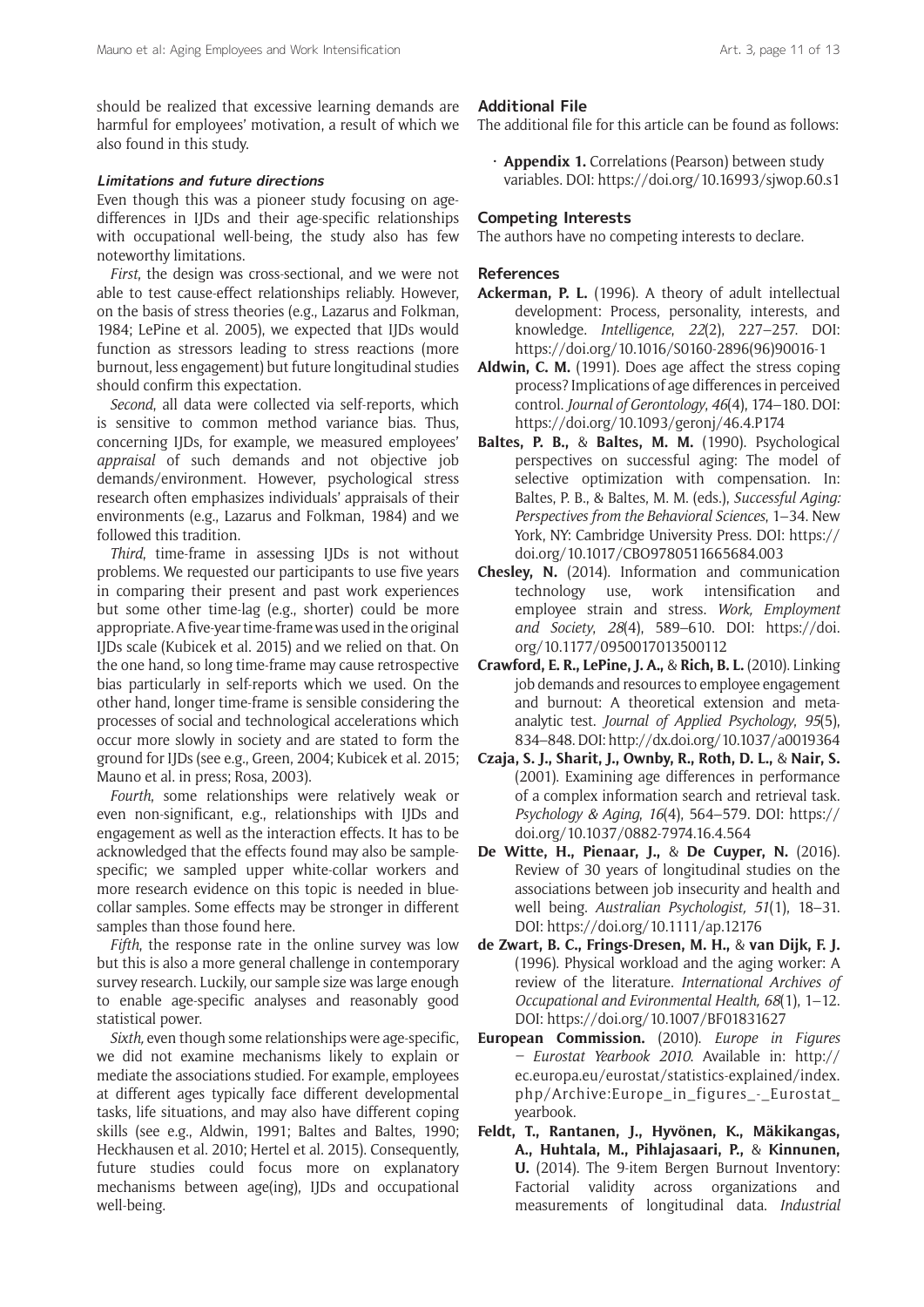*Health*, *52*(2), 102–112. DOI: [https://doi.](https://doi.org/10.2486/indhealth.2013-0059) [org/10.2486/indhealth.2013-0059](https://doi.org/10.2486/indhealth.2013-0059)

- **Fisher, G. G., Stachowski, A., Infurna, F., Faul, J., Grosch, J.,** & **Tetrick, L. E.** (2014). Mental work demands, retirement, and longitudinal trajectories of cognitive functioning. *Journal of Occupational Health Psychology*, *19*(2), 231– 242. DOI:<https://doi.org/10.1037/a0035724>
- **Folkman, S., Lazarus, R., Pimley, S.,** & **Novacek, J.** (1987). Age differences in stress and coping processes. *Psychology & Aging*, *2*(2), 171–184. DOI: <https://doi.org/10.1037/0882-7974.2.2.171>
- **Franke, F.** (2015). Is work intensification extra stress? *Journal of Personnel Psychology*, *14*(1), 17–27. DOI: <https://doi.org/10.1027/1866-5888/a000120>
- **Green, F.** (2004). Work intensification, discretion, and the decline in well-being at work. *Eastern Economic Journal*, *30*(4), 615–625.
- **Gross, J. J.** (1998). The emerging field of emotion regulation: An integrative review. *Review of General Psychology*, *2*(3), 271–299. DOI: [https://doi.](https://doi.org/10.1037/1089-2680.2.3.271) [org/10.1037/1089-2680.2.3.271](https://doi.org/10.1037/1089-2680.2.3.271)
- **Heckhausen, J., Wrosch, C.,** & **Schulz, R.** (2010). A motivational theory of life-span development. *Psychological Review*, *117*(1), 32–60. DOI: [https://](https://doi.org/10.1037/a0017668) [doi.org/10.1037/a0017668](https://doi.org/10.1037/a0017668)
- **Hertel, G., Rauschenbach, C., Thielgen, M. M.,** & **Krumm, S.** (2015). Are older workers more active copers? Longitudinal effects of age-contingent coping on strain at work. *Journal of Organizational Behavior*, *36*(4), 514–537. DOI: [https://doi.](https://doi.org/10.1002/job.1995) [org/10.1002/job.1995](https://doi.org/10.1002/job.1995)
- **Ilmarinen, J. E.** (2001). Aging workers. *Occupational and Environmental Medicine*, *58*(8), 546–552. DOI: <https://doi.org/10.1136/oem.58.8.546>
- **Johnson, S. J., Holdsworth, L., Hoel, H.,** & **Zapf, D.** (2013). Customer stressors in service organizations: The impact of age on stress management and burnout. *European Journal of Work and Organizational Psychology*, *22*(3), 318–330. DOI: [https://doi.org/1](https://doi.org/10.1080/1359432X.2013.772581) [0.1080/1359432X.2013.772581](https://doi.org/10.1080/1359432X.2013.772581)
- **Korunka, C., Kubicek, B., Paškvan, M.,** & **Ulferts, M.** (2015). Changes in work intensification and intensified learning: Challenge or hindrance demands? *Journal of Managerial Psychology, 30*(7), 786–800. DOI: [https://doi.org/10.1108/](https://doi.org/10.1108/JMP-02-2013-0065) [JMP-02-2013-0065](https://doi.org/10.1108/JMP-02-2013-0065)
- **Kubicek, B., Paškvan, M.,** & **Korunka, C.** (2015). Development and validation of an instrument for assessing job demands arising from accelerated change: The intensification of job demands scale (IDS). *European Journal of Work and Organizational Psychology*, *24*(6), 898–913. DOI: [https://doi.org/10](https://doi.org/10.1080/1359432X.2014.979160) [.1080/1359432X.2014.979160](https://doi.org/10.1080/1359432X.2014.979160)
- **Lazarus, R.,** & **Folkman, S.** (1984). Stress, appraisal and coping. New York: Springer.
- **LePine, J. A., Podsakoff, N. P.,** & **LePine, M. A.** (2005). A meta-analytic test of the challenge stressor-hindrance stressor framework: An explanation for inconsistent relationships among stressors and performance. *Academy of Management Journal*, *48*(5), 764–775. DOI:<https://doi.org/10.5465/amj.2005.18803921>
- **Mauno, S., Kubicek, B., Minkkinen, J.,** & **Korunka, C.** (in press). Antecedents of intensified job demands: Evidence from Austria. *Employee Relations*.
- **Mauno, S., Ruokolainen, M., De Bloom, J.,** & **Kinnunen, U.** (2017). Does recovery buffer against emotional labor in terms of motivational outcomes at work? Analyzing age differences among Finnish health care professionals. *Applied Nursing Research*, *36*, 88–94. DOI:<https://doi.org/10.1016/j.apnr.2017.06.007>
- **Mauno, S., Ruokolainen, M.,** & **Kinnunen, U.** (2013). Does aging make employees more resilient to job stress? Age as a moderator in the job stressor-wellbeing relationship in three Finnish occupational samples. *Aging and Mental Health*, *17*(4), 411–422. DOI: [https://doi.org/10.1080/13607863.2012.747](https://doi.org/10.1080/13607863.2012.747077) [077](https://doi.org/10.1080/13607863.2012.747077)
- **Mesmer-Magnus, J. R.,** & **Viswesvaran, C.** (2006). How family-friendly work environments affect work/ family conflict: A meta-analytic examination. *Journal of Labor Research, 27*(4), 555–574. DOI: [https://doi.](https://doi.org/10.1007/s12122-006-1020-1) [org/10.1007/s12122-006-1020-1](https://doi.org/10.1007/s12122-006-1020-1)
- **Ng, T. W. H.,** & **Feldman, D. C.** (2010). The relationships of age with job attitudes: A meta-analysis. *Personnel Psychology*, *63*(3), 677–718. DOI: [https://doi.](https://doi.org/10.1111/j.1744-6570.2010.01184.x) [org/10.1111/j.1744-6570.2010.01184.x](https://doi.org/10.1111/j.1744-6570.2010.01184.x)
- **Rauschenbach, C.,** & **Hertel, G.** (2011). Age differences in strain and emotional reactivity to stressors in professional careers. *Stress Health*, *27*(2), 48–60. DOI:<https://doi.org/10.1002/smi.1335>
- **Rauschenbach, C., Krumm, S., Thielgen, M.,** & **Hertel, G.** (2013). Age and work-related stress: A review and meta-analysis. *Journal of Managerial Psychology*, *28*(7/8), 781–804. DOI: [http://dx.doi.org/ 10.1108/](http://dx.doi.org/ 10.1108/JMP-07-2013-0251) [JMP-07-2013-0251](http://dx.doi.org/ 10.1108/JMP-07-2013-0251)
- **Rosa, H.** (2003). Social acceleration: Ethical and political consequences of a desynchronized high-speed society. *Constellations*, *10*(1), 3–33. DOI: [https://doi.](https://doi.org/10.1111/1467-8675.00309) [org/10.1111/1467-8675.00309](https://doi.org/10.1111/1467-8675.00309)
- **Salmela-Aro, K., Rantanen, J., Hyvönen, K., Tilleman, K.,** & **Feldt, T.** (2011). Bergen Burnout Inventory: Reliability and validity among Finnish and Estonian managers. *International Archives of Occupational and Environmental Health*, *84*, 635–645. DOI: <https://doi.org/10.1007/s00420-010-0594-3>
- **Schaufeli, W. B., Bakker, A. B.,** & **Salanova, M.** (2006). The measurement of work engagement with a short questionnaire. A cross-national study. *Educational and Psychological Measurement*, *66*(4), 701–716. DOI:<https://doi.org/10.1177/0013164405282471>
- **Scheibe, S., Stamov-Rossnagel, C.,** & **Zacher, H.** (2015). Links between emotional job demands and occupational well-being: Age differences depend on type of demand. *Work, Aging and Retirement*, *1*(3), 254–265. DOI: [https://doi.org/10.1093/workar/](https://doi.org/10.1093/workar/wav007) [wav007](https://doi.org/10.1093/workar/wav007)
- **Tabachnick, B. G.,** & **Fidell, L. S.** (2013). *Using multivariate statistics* (6th ed). Boston, MA: Pearson Education.
- **Zacher, H.,** & **Schmitt, A.** (2016). Work characteristics and occupational well-being: The role of age. *Frontiers in Psychology, 7*, 1–8. DOI: [https://doi.org/10.3389/](https://doi.org/10.3389/fpsyg.2016.01411) [fpsyg.2016.01411](https://doi.org/10.3389/fpsyg.2016.01411)